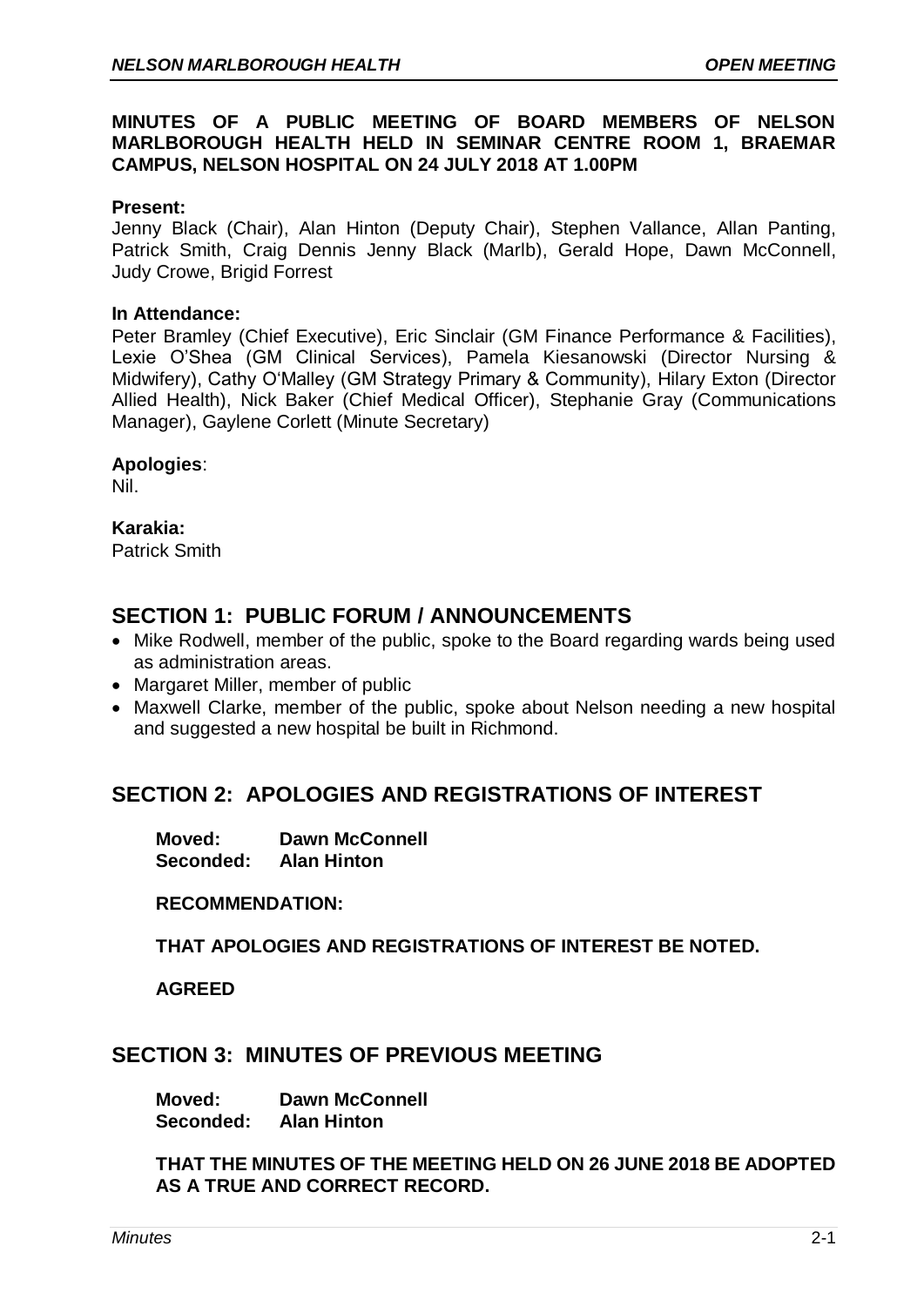## **AGREED**

### **3.2 Action Points**

Item 1 – The Wairau CT is used to its maximum capacity. Whilst we only managed to achieve 47% of referrals within 42 days (target 95%), the CT machine is utilised between 9am-5pm each work day, and is only limited by staff resources. As Nelson have more radiology staff, the "run time" is longer. Noted these are for routine scans not acutes, and this is an issue for most DHBs to meet this target. Completed.

### **3.3 Correspondence**

Conflicts of Interest letter to be sent to Board members.

# **SECTION 4: CHAIR'S REPORT**

The Chair acknowledged the efforts of staff and volunteers during the recent nurses' strike.

Standing Orders

Noted and endorsed once minor amendments are made.

| Moved:            | <b>Jenny Black</b>    |
|-------------------|-----------------------|
| Seconded:         | <b>Brigid Forrest</b> |
| <b>Abstained:</b> | <b>Judy Crowe</b>     |

#### **RECOMMENDATION:**

## **THAT THE BOARD:**

- **1 APPROVE THE NMDHB STANDING ORDERS**
- **2 RECEIVE THE CHAIR'S REPORT.**

## **AGREED**

## **SECTION 5: CHIEF EXECUTIVE'S REPORT**

The CE acknowledged the work that went into preparing the health system ahead of the nurses strike day. Whilst it was fortunate there was low presentation to our hospital services on that day, particularly in Nelson, the impact of the strike day on our community meant 166 outpatient appointments were deferred, and 53 procedures were deferred.

#### Models of Care

A consultant has been engaged to assist in the development of the Indicative Business Case which will be submitted to MOH by November.

#### End of Financial year

Noted with the end of the financial year behind us, we should celebrate what we have achieved, ie 6,607 elective surgeries, 18,283 FSAs, 37,601 follow ups and 16,342 procedures.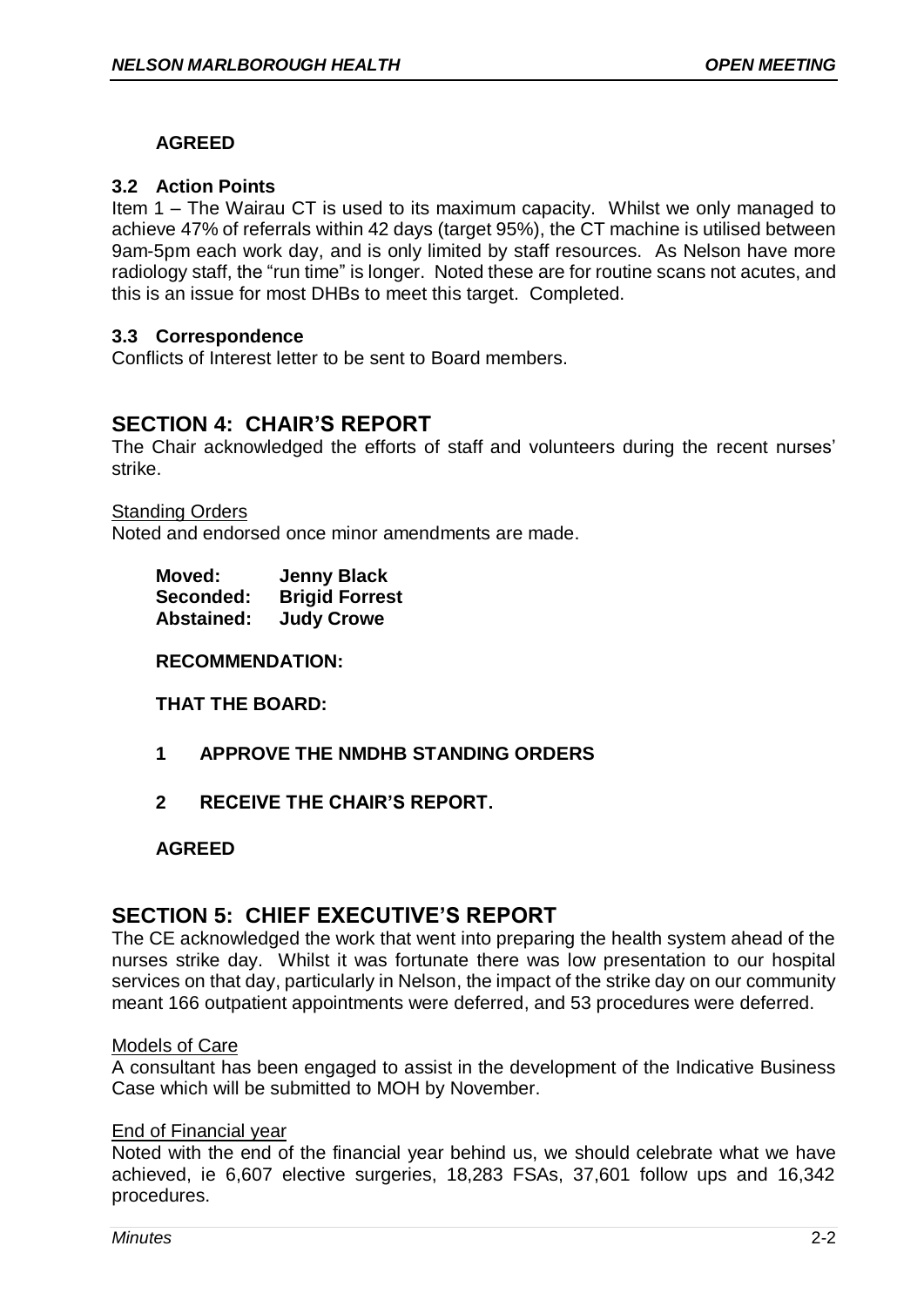*Discussion:*

Noted in the FCT table under ethnicity, the Tongan total is 98% exceeded 62 days – number of 61**. It was requested that** the GM Clinical Services look into this as it appears this is the grand total and may be a formatting error.

**Complaints** 

The change to the process for managing complaints by telephoning the complainant was commended.

**Moved: Judy Crowe Seconded: Allan Panting**

**RECOMMENDATION:**

**THAT THE BOARD RECEIVES THE CHIEF EXECUTIVE'S REPORT.**

**AGREED**

# **SECTION 6: UPDATES:**

### **6.1 Models of Care Programme**

Report noted.

## **SECTION 7: FINANCIAL REPORT**

A breakeven result for the month means we have a full year result (remains subject to audit) to a surplus of \$33k (against the planned surplus of \$3.5m). This gives an adverse variance to the plan for the year of \$3.47m.

**Moved: Alan Hinton Seconded: Dawn McConnell**

**RECOMMENDATIONS:**

**THAT THE BOARD RECEIVES THE FINANCIAL REPORT.**

**AGREED**

## **SECTION 8: CLINICAL GOVERNANCE REPORT**

Report noted.

## **SECTION 9: HEALTH & SAFETY REPORT**

Report noted. **It was agreed that** a dashboard be produced for future meetings.